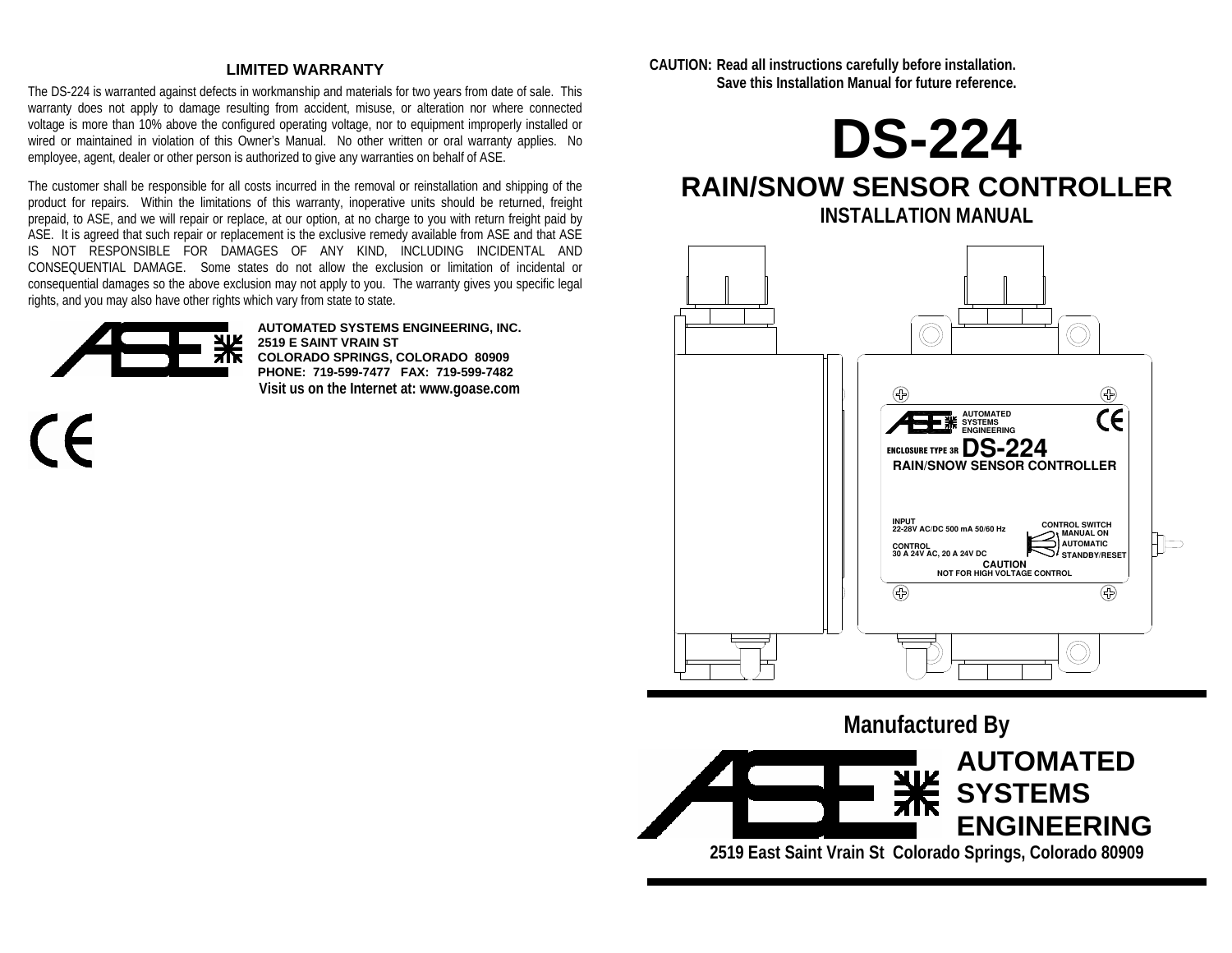## **General Safety Instructions**

- 1. **THIS UNIT SHOULD BE INSTALLED, OPENED, AND REPAIRED BY QUALIFIED PERSONNEL ONLY!**
- 2. To avoid shock hazard do not open the front cover with power connected to the DS-224 or any controlled equipment.
- 3. Limit input voltage to 22-28 VAC/VDC.
- 4. Replace fuse F1 with a 2 Amp 32 V or 250 V 3AG fast acting fuse ONLY.

# **Selecting a Mounting Location for the DS-224**

The interleaved grid on the top of the DS-224 is the precipitation sensor or "moisture grid." The rubber "boot" protruding from the bottom of the enclosure is the temperature sensor. For reliable rain and snow detection the unit must be mounted in a location that exposes the moisture grid to a clear view of the sky. The unit should not be mounted directly under eaves or overhangs. It should not be mounted so close to the ground that it may become buried in snow. For proper temperature detection the DS-224 must be mounted outdoors, away from furnace vents, dryer vents, and other sources of heat. Note that, when powered, the DS-224 moisture grid will always remain hot. This is normal. This allows the grid to continuously melt snow and evaporate both rain and snow from the grid.

The DS-224 can be mounted by screwing the base conduit hub onto an appropriate size free-standing conduit or by using the mounting holes in each corner of the enclosure.

### **DO NOT DRILL HOLES THROUGH THE ENCLOSURE FOR MOUNTING!**

This can allow water into the enclosure causing a potential shock or fire hazard. It is recommended that a weatherproof condulet or junction box be mounted below the DS-224 for termination of the power and load pigtails to the building wiring.

## **ALWAYS USE CARE WHEN REPLACING THE ENCLOSURE FRONT COVER!**

Be sure the front cover gasket is not pinched or rolled. Do not overtighten the front cover screws.



## **External Control/Monitor Operation**

| Pin | Color        | Function      |  |  |  |  |
|-----|--------------|---------------|--|--|--|--|
|     | Green        | Standby/Reset |  |  |  |  |
|     | <b>Black</b> | Manual On     |  |  |  |  |
|     | Orange       | Deice On Mon  |  |  |  |  |
|     | Red          | Deice On Mon  |  |  |  |  |
|     | <b>White</b> | Return        |  |  |  |  |

An external control/monitor jack is provided on the DS-224. Order the optional CS-1 control/monitor cable to access this feature. Connecting Black to White will activate the "Manual On" function. Connecting Green to White will activate the "Standby/Reset" function. The Red/Orange leads are connected to an internal low power monitor relay. This relay, rated at 24 VAC/VDC at 400 ma, will close with the load relay and can be used to externally monitor

activation of the sensor.

## **Preseason Snow Detection Testing**

It is always a good idea to test the operation of the DS-224 prior to the winter season. Procure some clean water and, if the outdoor temperature is above the trigger point, a can of spray component cooler (Radio Shack Part #64-4321 or equivalent.) Clean the moisture grid following the procedure outlined above and allow it to dry. Apply power to the DS-224 and drip some of the water onto the moisture grid, and then spray the temperature sensor protruding from the base of the enclosure with the component cooler. Once the temperature sensor has reached the trigger point with water still present on the grid the DS-224 will activate. The user should hear the internal control relay close. Proper operation has been confirmed. Allow the grid to dry completely. To clear the Delay-Off timer place the override switch into "Standby/Reset", and then back to the "Automatic" position.

> *Need Indoor Monitoring & Control?*  **Take a Look at the ASE CDP-2**



Compatible with the DS-224 Simple Installation & Operation at a Competitive Price *Visit www.goase.com for more information*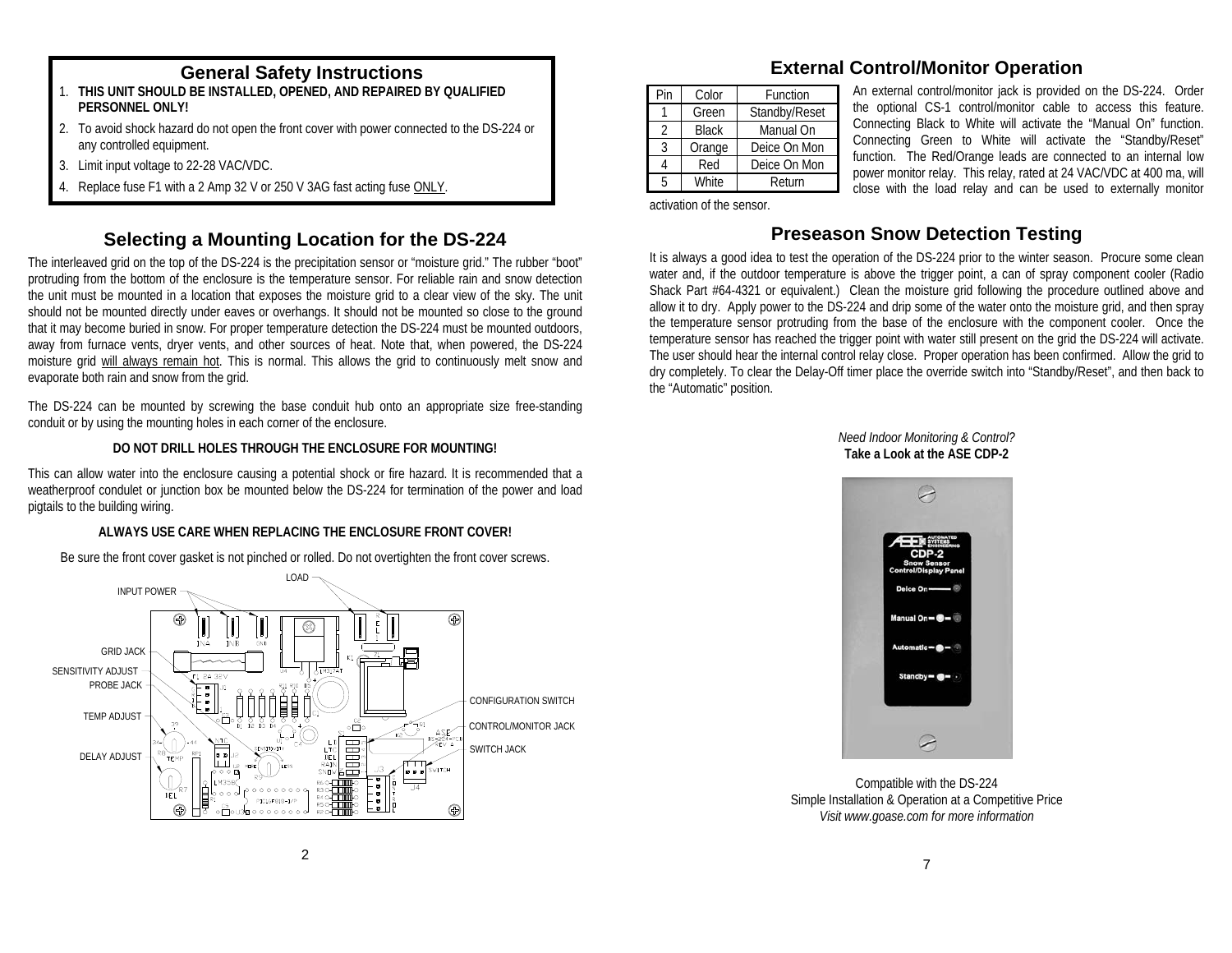

**24VAC/VDC Sensor Supply, Secondary Voltage Out** 

These are just some of the possible wiring schemes that can be used to connect the DS-224 to your load for control. Remember, these are only suggestions. **You should always check with a qualified electrician to insure conformance with local electrical codes!** 

### **Moisture Grid Maintenance & Replacement**

It is recommended that the DS-224 be powered down and the grid wiped clean with clear water at least once every 4 months. Heavy deposits may be removed using Scotch-Brite. However, after a number of years, the corrosive elements left behind when water is evaporated out of the moisture grid will eventually damage the grid rings. The moisture grid can be easily replaced by ordering and installing an MG-4 "Moisture Grid Assembly" and following the procedure below:

#### **THIS PROCEDURE SHOULD ONLY BE PERFORMED BY QUALIFIED PERSONNEL!**

Open all power and load supplies connected to the DS-224. Open the front cover and remove the moisture grid cable from the Grid Jack. While holding the reducing bushing, unscrew and remove the old moisture grid. Install the supplied thread sealing tape to the threads of the new moisture grid, place the new grid into the top hole and screw the assembly into the reducing bushing. Tighten the grid hand tight plus ¼ turn. This will properly seat the rubber sealing ring. Reconnect the new cable to the Grid Jack. Confirm that the four connector pins are properly aligned with the jack. Close the front cover, confirming that the front cover gasket is properly sealed. Reapply power.

#### **ALWAYS USE CARE WHEN REPLACING THE ENCLOSURE FRONT COVER!**

Be sure the front cover gasket is not pinched or rolled. Do not overtighten the front cover screws.

## **Setting the Configuration Switches and Adjustments**

The following table outlines the operating modes for the DS-224 and explains the functions of the adjustments. Trigger temp (**TT**) is adjustable from 34°F-44°F using the "Temp Adjust" control. When ambient air temperature (**AT**) is below this trigger point precipitation is assumed to be snow. When above this temperature, precipitation is assumed to be rain. The SNOW switch will cause the sensor to activate when snow is detected. The RAIN switch will cause the sensor to activate when rain is detected.





The DEL configuration switch activates the "Delay Off" drying cycle timer on the DS-224. The timer allows the DS-224 to dry the heated surface through evaporation once precipitation has stopped. The drying cycle reduces the chance of moisture left behind refreezing into ice. The Long Delay (LD) configuration switch

determines the time span of the drying cycle. LD off sets a 30-90 minute span. LD on sets a 2-6 hour span. This timer is restarted by each precipitation detection. Therefore, the DS-224 will continue to operate as long as precipitation is detected, then for the Delay Off period once precipitation has stopped. All "sensor" modes (DEL off) provide a 2 minute closure to reduce cycling of an external controller. When in "controller" mode (DEL on) the Delay Off time can be adjusted from 30-90 minutes (LD Off) or 2-6 hours (LD On) using the "Delay Adjust" control. Note the "Forced Manual On" function at the low end of the Delay Adjust control. The relay will close when this area is entered and open when exited. Only use the "Forced Manual On" function for testing. Never leave the Delay Adjust control near the "Forced Manual On" area during normal operation.

The Low Temperature Cutoff (LTC) option is typically used on snow melting systems with limited output capacity. If selected, the sensor will not trigger if precipitation is initially detected below 15°F. However, if the deicing system has been activated, precipitation continues, and the ambient temperature drops below 15°F, LTC will be ignored. This assures that water on the surface from melting snow will not immediately refreeze into ice as a result of deactivating the deicing system.

| - T C |  |
|-------|--|
| IJEL  |  |
| RAIN  |  |
| SNO   |  |



The DS-224 precipitation sensor can detect even a single snow flake or rain drop. However, if the DS-224 is mounted in an area susceptible to high winds, dripping condensation, or blowing ground snow, nuisance triggering of the sensor may occur. While proper placement is the best remedy, the Sensitivity control can also be used to reduce nuisance triggering. An internal timer checks the precipitation sensor for moisture once per second and keeps a running count of

the number of continuous seconds the grid is triggered. The highest sensitivity setting (toward More) requires 3 seconds of continuous precipitation detection before the unit triggers. The lowest sensitivity setting (toward Less) requires a full 4 minutes of detection before the unit triggers. If a trace amount of snow blows onto the grid from a drift or overhang it will likely be melted and evaporated within 1-2 minutes. Similarly, a very light snowfall may also clear quickly from the grid. If these conditions should be ignored by the sensor the Sensitivity control can be adjusted as required. However, to prevent non-triggering during a true event, it is recommended that **the user start at highest sensitivity (More), then adjust while monitoring operation over time.**

**POWER MUST BE CYCLED FOR CONFIGURATION SWITCH CHANGES TO TAKE EFFECT**